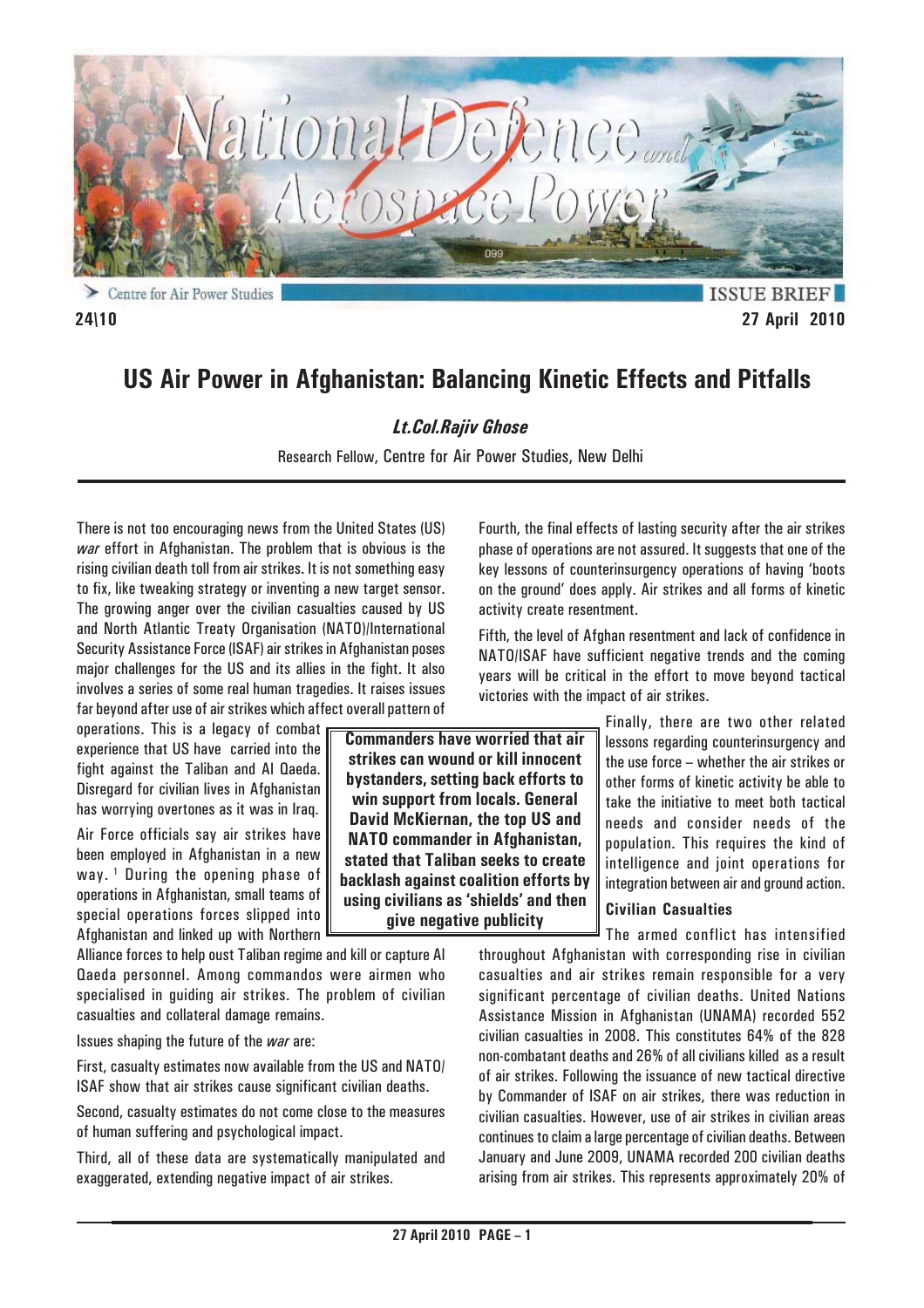# Centre for Air Power Studies

the total number of 1013 noncombatants killed. These percentages are slightly lower than the figures recorded for the entire year of 2008.However, particular worry are events like on November 3, 2008 in Wach Bakhto village in Shawali Kot district, Kandahar province, which resulted in a toll of 37 civilians dead and 31 injured in an air-strike which information suggests may have erroneously targeted a wedding celebration.

**Military commanders in Afghanistan reduced reliance on air strikes in 2008. This reflects the limitations of air power against a resilient insurgency. From 2004 to 2007, the overall tonnage of munitions dropped from planes rose from 163 tons to 1,956 tons, a 1,100% increase. However, the total tonnage dropped in 2008 fell to 1,314 tons, a 33% decrease.**

"hearts and minds". There could be an argument in stating that ground operations also cause casualties but air strikes have a psychological impact in almost the same way air power is suppose to have a psychological effect on the insurgents. The young have never known Afghanistan to be at peace. $2$ Like the physical scars, the mental scars also run deep. Two in three

Afghans are believed to suffer from

depression.3 In addition to fatalities as a direct result of repeated air strikes, civilians have suffered from loss of livelihood, displacement, destruction of property, as well as disruption of access to education, healthcare and essential services. This has resulted in reduction of humanitarian space.4





*Source: Afghanistan Annual Report on Protection of Civilians in Armed Conflict, 2008 and Mid Year Bulletin, 2009 prepared by UNAMA, Human Rights Unit, p.15 and p.9 respectively.*

### **Non Kinetic Effects**

The effects of air strikes causing civilian casualties leave a scar on the

**The balance between kinetic and non-kinetic effects of air power have to be weighed very carefully as misjudgment in application of this power can have catastrophic outcome - may result into losing the strategic and final victory.**

#### **Displacement and Migration**



### *Source: See Ashley Jackson, "The Cost of War: Afghan Experiences of Conflict, 1978-2009" a report by Oxfam International, Washington, 2009.*

President Karzai has made it clear in a number of public statements that air strikes, which cause civilian casualties, undermine the objectives of the Government and public support for the international military forces.<sup>5</sup> There is a clear link between fear and anxiety, and associated insecurity. The example - air strikes: some individuals feel that the current air strikes brings up 'bad memories' of the pervasive and indiscriminate

> bombardments by the Soviet forces during the Communist period.<sup>6</sup>

# **Air strikes, media and response**

Commanders have worried that air strikes can wound or kill innocent bystanders, setting back efforts

### **ISSUE BRIEF**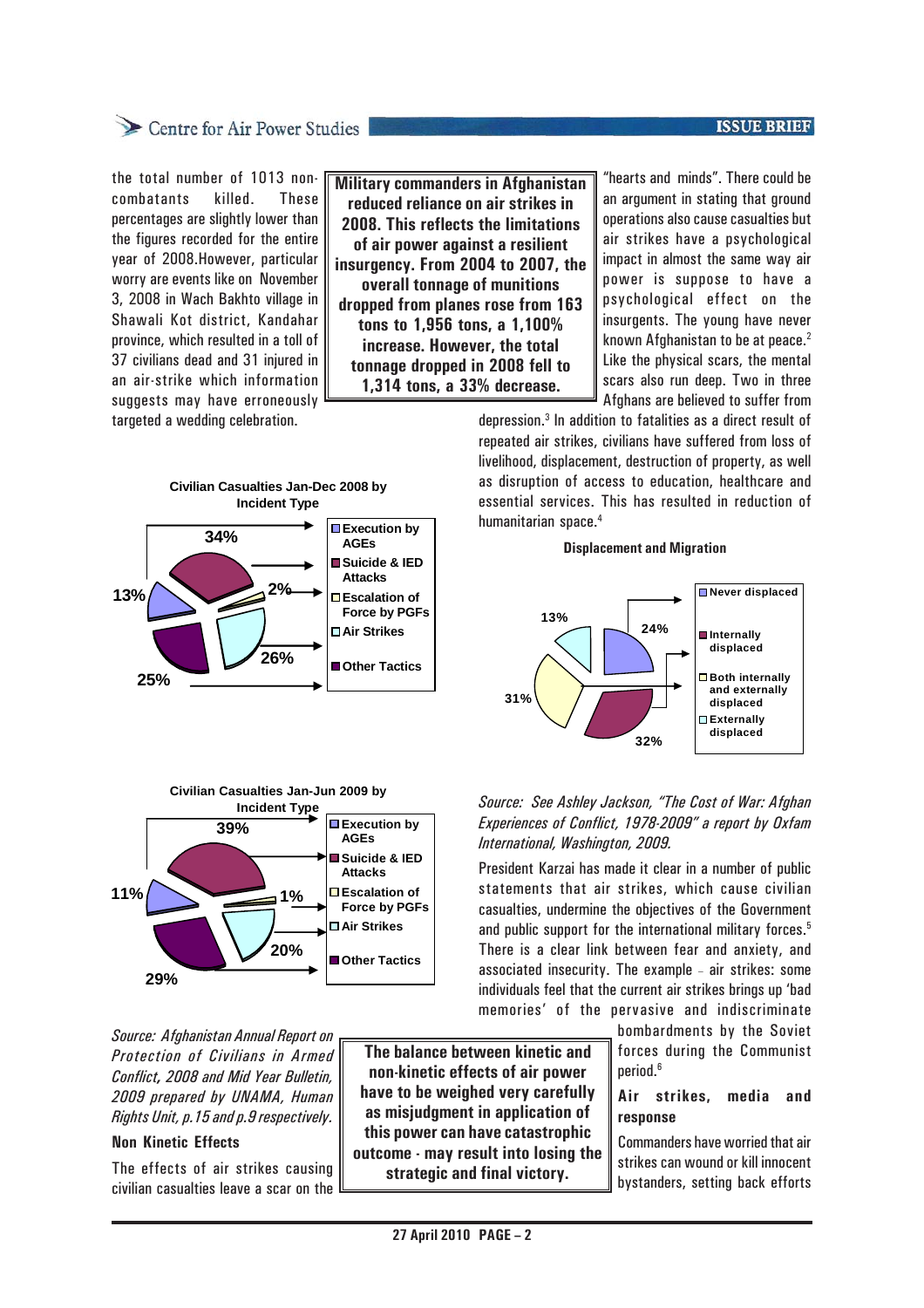# Centre for Air Power Studies

to win support from locals. General David McKiernan, the top US and NATO commander in Afghanistan, stated that Taliban seeks to create backlash against coalition efforts by using civilians as 'shields' and then give negative publicity. This has led to the Air Force tightening its rules for strikes. General Stanley A. McChrystal, who replaced General David D. McKiernan in Afghanistan, also moved quickly to limit air strikes. Barack Obama's national security adviser, General James Jones ruled out ending air and drone strikes in Afghanistan on the grounds that "we can't fight with one hand tied behind our back".<sup>7</sup> But when the US military employs Apache helicopters, Predator drones armed with Hellfire missiles and F-16s in populated villages against those armed mainly with AK-47s and RPGs, it becomes disproportionate response - this is how the media perceives and the world view responds.

#### **Air Strikes: Tactical Shift and Lasting Security**

Military commanders in Afghanistan reduced reliance on air strikes in 2008. This reflects the limitations of air power against a resilient insurgency. From 2004 to 2007, the overall tonnage of munitions dropped from planes rose

from 163 tons to 1,956 tons, a

1,100% increase. However, the total tonnage dropped in 2008 fell to 1,314 tons, a 33% decrease. The limits of air power have also shown why more ground troops are needed to provide security.<sup>8</sup> While the fighting in Afghanistan intensified the number of bombs released decreased. Till September 2009 1,211 bombs were dropped according to Air Forces

Central Command, almost 50% of previous figures. Also, air force responded to 1,752 calls from troops under fire which is 420 calls more than that of year 2008 for the same period. <sup>9</sup> Between 2006 and 2008, the number of bombs unleashed by US fighter jets against insurgents in Afghanistan doubled, from 2,644 in 2006 to 5,051 in 2008. But in the first six months of 2009, 2,011 munitions were dropped, a 24 percent decrease from the same period a year ago.10 The reasons though obvious translate into the staying power of air force in counterinsurgency operations. Air power delivers, but it is ground troops which are seen to do the dirty job including making amends for collateral damage. The presence and visibility of air power in humanitarian cause during counterinsurgency gets limited. It is not without reason that President Barack Obama approved induction of 21,000 additional troops in addition to the 38,000 already present.<sup>11</sup>

**If kinetic air power effects are to be applied then the insurgent is to be separated from the population. Whether this is achieved first by applying land power, followed by kinetic air power, and then continue with land operations, will be a question of operational imperative.**

### **Air Strikes in Counterinsurgency - Strategic and Tactical**

General David Petraeus, head of US Central Command, stated that tactical actions should not undermine strategic goals.12 Military commanders with extensive experience in conventional and special operations have since been sent to look at the air strikes issue more broadly so that tactical actions do not undermine strategic objectives. Means have been defining goals, tactics driving strategy, and short-term necessities taking precedence over longterm priorities. Afghanistan is currently at a tipping point where international backers are openly challenging the US. The introduction of an Iraq-style surge of troops and limiting air strikes, will not significantly change the situation. Distances are large and troops positioned in far away places.13 Air power will have to be used to respond to situations. The balance between kinetic and non-kinetic effects of air power have to be weighed very carefully as misjudgment in application of this power can have catastrophic outcome - may result into losing the strategic and final victory.

# **Kinetic and Non-kinetic: The Power Within**

Kinetic airpower is an important element of combined arms employment and also has a role in counterinsurgency operations. The need to provide close fire support to troops in contact with insurgents cannot be denied. Danger to own troops and that of civilians in close proximity also cannot be neglected.

If kinetic air power effects are to be applied then the insurgent is to be separated from the population. Whether this is achieved first by applying land power, followed by kinetic air power, and then continue with land operations, will be a question of operational imperative. Any air action that hurts the troops' relationship with the favourable minority will have negative effects on the strategic objective.

Collateral damage during air strike in Afghanistan has also occurred on close air support (CAS) missions during troops in contact situations rather than on preplanned interdiction missions.14 This gives enough reasons to look into the non-kinetic benefits of air power. A number of non-lethal air power innovations prove far more prevalent than lethal fires, however, they will have to be represented with ingenuity and drive of the military establishment backed by the government. On a countrywide scale, fighter aircraft conducted infrastructure-security missions,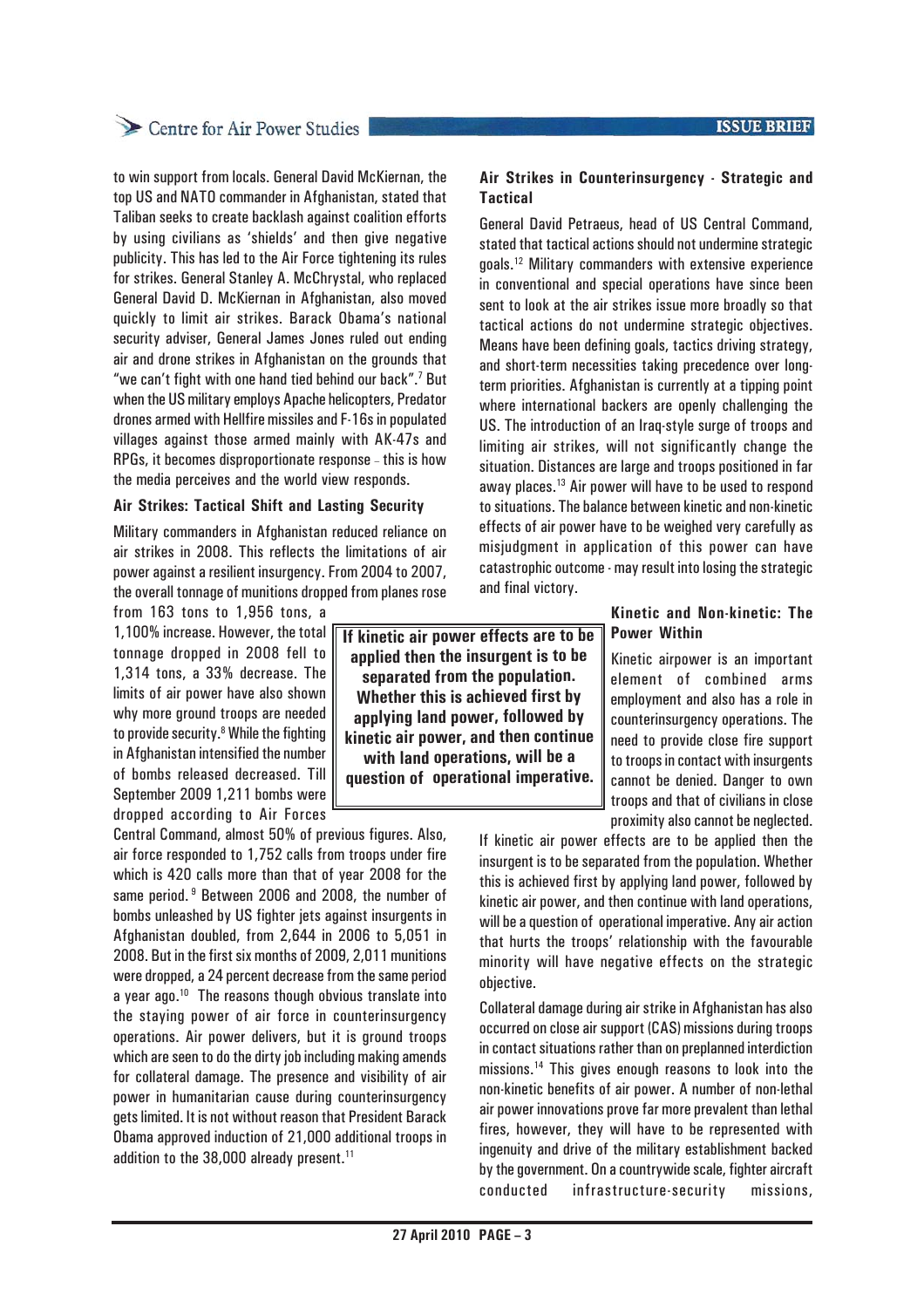### **ISSUE BRIEF**

# Centre for Air Power Studies

simultaneously fulfilling the strategic priority of protecting lifelines—oil and electrical systems—from insurgent attacks and the Combined Force Air Component Commander's (CFACC) direction not to waste fuel, time, or effort in airborne-alert orbits. On a

smaller scale, fighter crews conduct non-traditional intelligence, surveillance, and reconnaissance.

 In applying the non-kinetic applications there would be a need to ensure that some of air power's traditional limitations are mitigated. The valuable air assets are scarce and need to be apportioned in the right way at the right level. Does that fit into a complex operating environment? One valuable answer available is getting enablers in the hands of tactical forces on the ground. Does this work against the model of centralised command and control? Will it match the pace that is needed to achieve in order to be affective? There would, however, definitely be a requirement to consider the balance between kinetic and non-kinetic activity and effect.

#### **Lessons and Pointers**

• Air power is vital and has to start from a strong position in the main effort of fighting the changing nature and methods of modern insurgencies. As an example, the Royal Air Force's Air Transport fleet has 18 different aircraft types and each one of them is either currently deployed or has done so in the last 12 months.<sup>15</sup> Without these efforts air power and other combat capabilities would fall in very short order. The level of effort shouldered by state forces especially air force—provides a conspicuous indicator and if the government cannot operate its own air force, it probably cannot blunt the psychological assault launched by insurgents.

• Discriminate use of force is critical. It underscores the importance and challenges of empirical data to evaluate the relative impact of other capabilities of air power, especially the non-kinetic, for conflict mitigation. The US restricted air strikes from piloted aircraft, but drones strikes have occurred in rapid succession. January 2010 saw 6 remotely piloted aircraft (RPA) strikes while in

December 2009, 14 so-called RPA strikes took place.<sup>16</sup> Reasons could be many but fact of the matter revolves around increased lethality against significant collateral damage. Long term validation of cumulative damage caused by air strikes requires deliberation.

**Discriminate use of force is critical. It underscores the importance and challenges of empirical data to evaluate the relative impact of other capabilities of air power, especially the non-kinetic for conflict mitigation.**

**Air power is vital and has to start from a strong position in the main effort of fighting the changing nature and methods of modern insurgencies.**

• There is always relative air and ground contributions to intelligence. The ground forces have to be extremely careful with the intelligence being provided to them and in turn being validated.

27 civilians were killed and 14 wounded on February 21, 2010 in the central Daikondi province.<sup>17</sup> The air assets picked up movement of three vehicles and ground forces confirmed they were insurgents, and ordered air strike to go through.

• Integrating complementary capabilities of both air and land power in countering evolving forms of irregular warfare has operational hurdles. In the interdiction role, kinetic air power can be applied against targets that are preplanned. Collateral damage estimate and benefit of applying air power on a high value target based on intelligence will support strategic objectives. Baitullah Mehsud, former Pakistani Taliban leader was killed on August 5, 2009 when a drone fired two Hellfire missiles at a remote farmhouse bordering the Afghan border.<sup>18</sup>

• The options available for applying air power without application of air strikes would not prove counter productive, though they may not yield the desired results on all occasions. Individual air power capabilities, such as intelligence, surveillance and reconnaissance (ISR), mobility and lift have an obvious and enduring utility in support of all joint operations.

• Air power should contribute significantly to constructive effects through information operations, airlift, casualty evacuation, and other forms of humanitarian assistance. As long as insurgents do not make the mistake of massing forces to confront ground forces, lethal air attacks will probably yield no results but on the contrary bolster the insurgents' cause. The forces should, however, retain capability to balance the kinetic and non-kinetic effects of applying air power. Pentagon data indicated that the percentage of sorties sent out that resulted in air strikes has also declined, albeit modestly, to 5.6 percent from 6 percent. According to military's own air-power summaries, it has been analysed that when the planes or helicopters

> arrive, they simply perform shows of force, or drop flares rather than munitions; it is only a matter of time before the Taliban see flares and flyovers for what they are: empty threats.19 Non-kinetic options may be more attractive and relevant in counterinsurgency but will have to